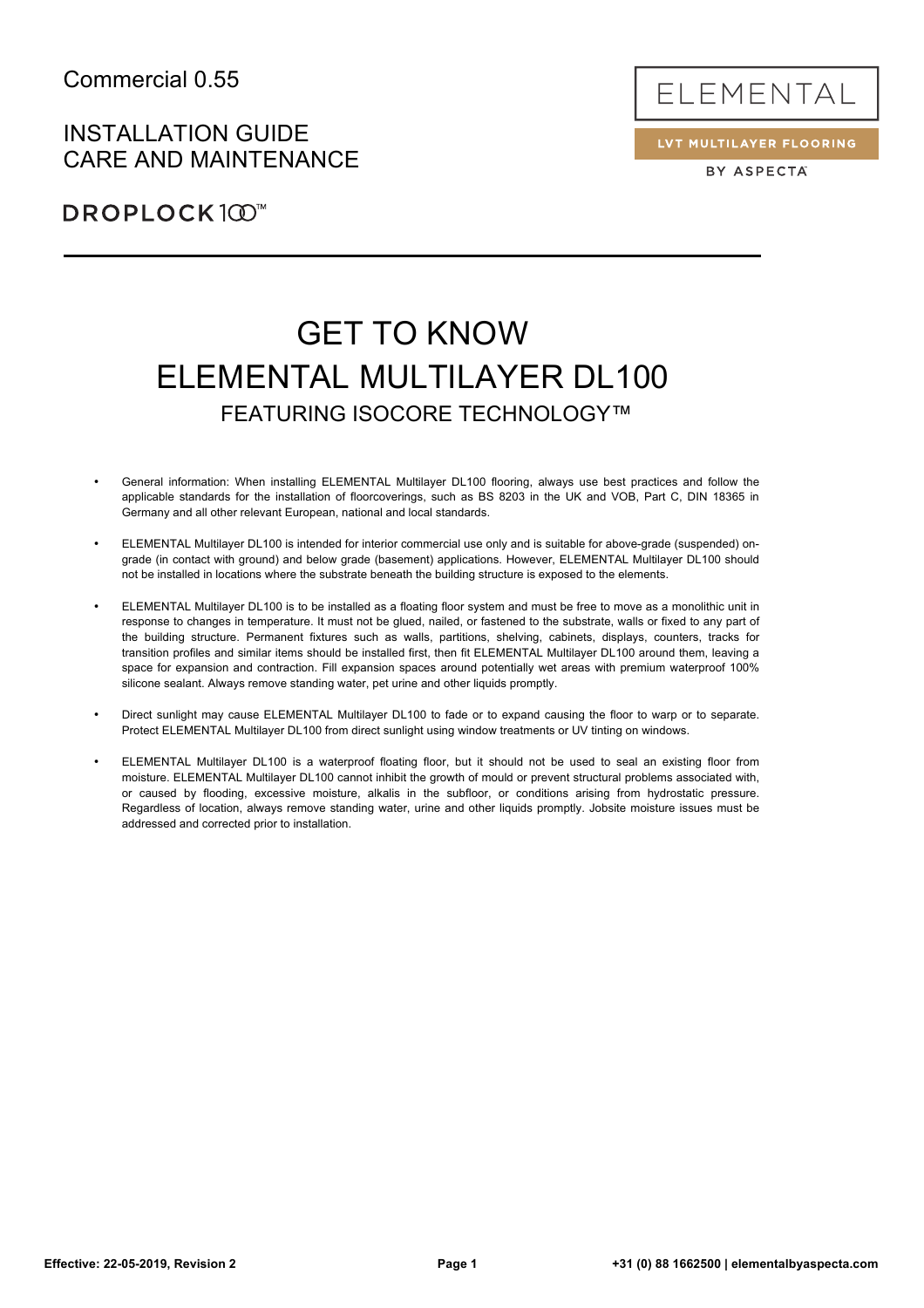# INSTALLATION GUIDE CARE AND MAINTENANCE

# **DROPLOCK1**①™

### **PRE-INSTALLATION ESSENTIALS**

*Your job will be smooth, fast and easy when you follow the essentials every time you install ELEMENTAL Multilayer DL100.*

### **EVALUATE THE JOB SITE**

### **EXTERIOR**

*Damage caused by water and high humidity should be addressed prior to installing ELEMENTAL Multilayer DL100.*

- Examine the driveway, parking area's and landscaping surrounding the building. Be sure that they slope and direct water away from the foundation.
- Inspect gutters, down spouts and drains for blockage. Remove clogs caused by leaves, dirt and debris, allowing runoff to flow freely away from the foundation.
- Check crawl spaces for cross-ventilation air vents. Crawl spaces should be insulated according to the latest building code requirements.

#### **INTERIOR**

*Jobsite moisture issues must be addressed and corrected prior to installation.*

- Examine the installation site for leaky plumbing, including leaks from sprinkler heads, toilets, water heaters, water fountains, radiators or any other water-bearing fixtures or pipes.
- Inspect substrates for levelness. They must be sturdy, sound, and flat within 3mm in a 1,8 meter radius, or 5mm within a 3 meter radius. The substrate should not slope more than 25mm per 1,8 meters in any direction.
- ASPECTA™ requires testing of concrete substrates for moisture and pH before installing ELEMENTAL Multilayer DL100. Test results should not exceed 85% relative humidity (RH). PH tests for alkalinity levels should register between 7 and 9.
- ASPECTA™ requires testing of wood substrates for moisture. Obvious signs of moisture issues include warping, peaking, degradation of the integrity of the substrate, rusted fasteners, and rusted floor registers. Even if obvious signs are not present, the material should be tested using a professional moisture meter and moisture levels should not exceed 14%.

**ATTENTION**: Mould and mildew grow only in the presence of moisture. Jobsite moisture issues must be addressed and corrected prior to installation.

### **IDENTIFY YOUR SUBSTRATE**

#### **APPROVED SUBSTRATES**

*ELEMENTAL Multilayer DL100 is suitable for use over a wide variety of substrates.*

#### **CONCRETE**

All subfloors should be tested and prepared according to the applicable standards for the installation of floorcoverings, such as BS 8203 in the UK and VOB, Part C, DIN 18365 in Germany and all other relevant European, national and local standards.

ELEMENTAL Multilayer DL100 is waterproof, but jobsite moisture issues must be corrected before installation begins to prevent serious damage to the subfloor and surrounding structure, and to discourage the growth of mould and mildew. Concrete substrates must be sturdy, sound, and flat within 3mm within a 1,8 meter, or 5mm within a 3 meter radius. The substrate should not slope more than 25mm per 1,8 meters in any direction. Moisture and alkalinity tests should be performed on all concrete substrates regardless of grade level or age of slab. Test results should not exceed 85% relative humidity. PH tests for alkalinity levels should register between 7 and 9. All moisture tests should be conducted several days prior to installation to be sure that the substrate is in compliance.

ELEMENTAL

LVT MULTILAYER FLOORING BY ASPECTA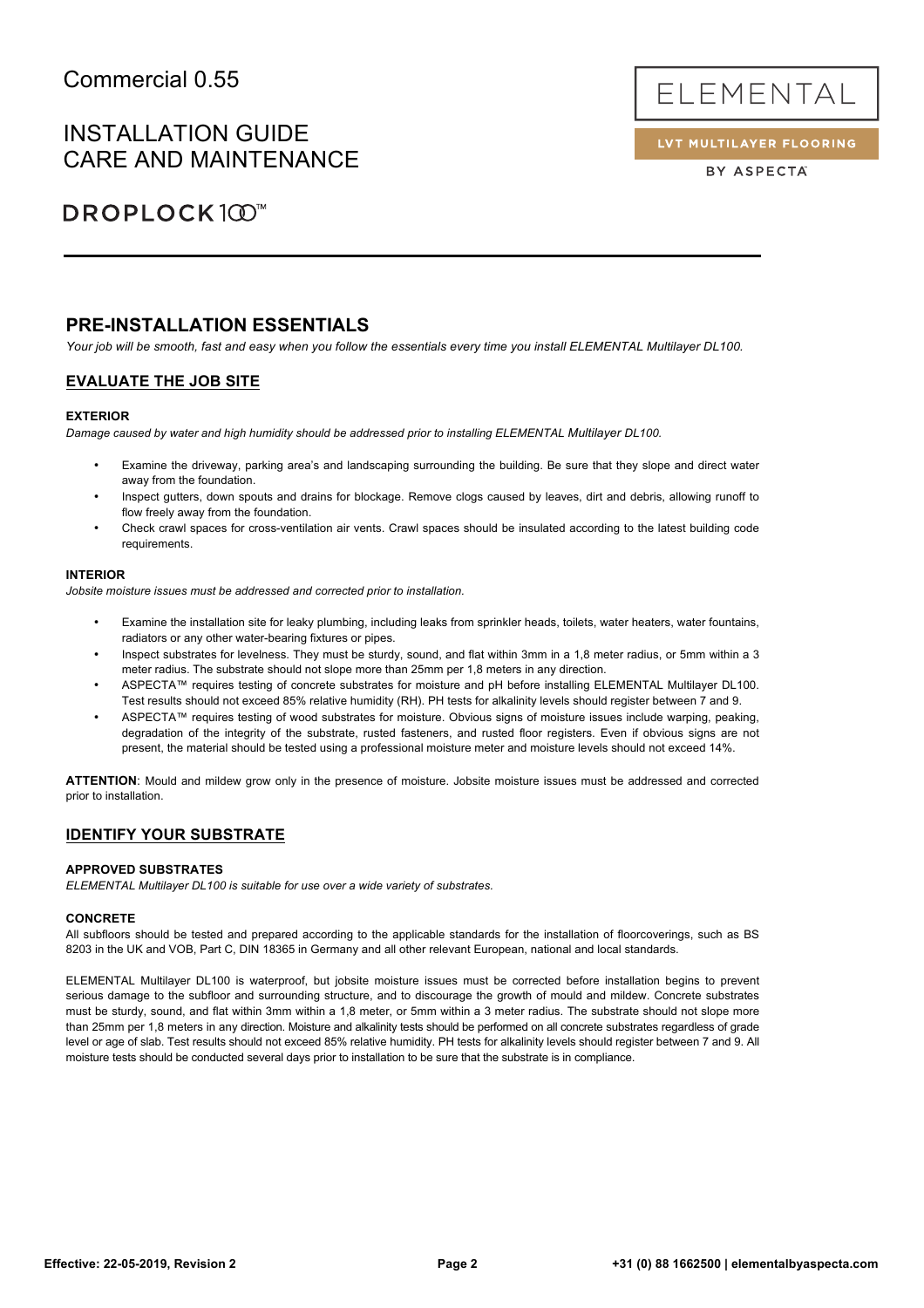# INSTALLATION GUIDE CARE AND MAINTENANCE

# **DROPLOCK1**①™

ELEMENTAL

LVT MULTILAYER FLOORING

BY ASPECTA

#### **UNDERFLOOR HEATING**

Installations where underfloor heating is used, follow current DIN 18365 and EN 1264 Standards. The maximum working temperature on the surface of the substrate is 30°C. Installation over electrical systems is not allowed.

### **TIMBER, PARTICLEBOARD & CHIPBOARD**

Wooden substrates must be sturdy, sound, and flat within 3mm within a 1,8 meter radius, or 5mm within a 3 meter radius. The substrate should not slope more than 25mm in 1,8 meters in any direction. ASPECTA™ recommends performing moisture tests prior to installation to prevent serious damage to the subfloor and surrounding structure, and to dis-courage the growth of mould and mildew. Moisture readings should never exceed 14% for plywood, particleboard and chipboard substrates. If moisture readings exceed 14%, it is advisable to correct moisture issues at the jobsite before installing ELEMENTAL Multilayer DL100.

#### **TILE, TERRAZZO, ASBESTOS TILE, RESILIENT TILE, NON-CUSHION SHEET VINYL, & METAL**

Existing floors must be firmly attached to the structural floor. In order to prevent vertical deflection (movement) and potential damage to the integrity of the ELEMENTAL Multilayer DL100 flooring, all substrates must be sturdy, sound, and flat within 3mm within a 1,8 meter radius, or 5mm within a 3 meter radius. The substrate should not slope more than 25mm per 1,8 meters in any direction. Fill in grout lines on ceramic tiles, terrazzo, quarry tiles and similar floors with cementitious levelling and patching compound. *Attention: Read the specific guidelines for installation of ELEMENTAL Multilayer DL100 flooring over existing ceramic tile flooring, in the "Key Installation Considerations" on page 5 of this manual!* 

### **UNACCEPTABLE SUBSTRATES**

*Remove the floors noted below and remove old adhesive before installing ELEMENTAL Multilayer DL100. Encapsulate adhesive and cutback residue by covering with a suitable smoothing compound to create a barrier.*

- Parquet Over Concrete
- Hardwood Over Concrete
- Cushion Back Sheet Vinyl
- Engineered Hardwood Over Concrete
- Carpeting/Carpet Pad
- Floating Floors
- Sleeper Substrates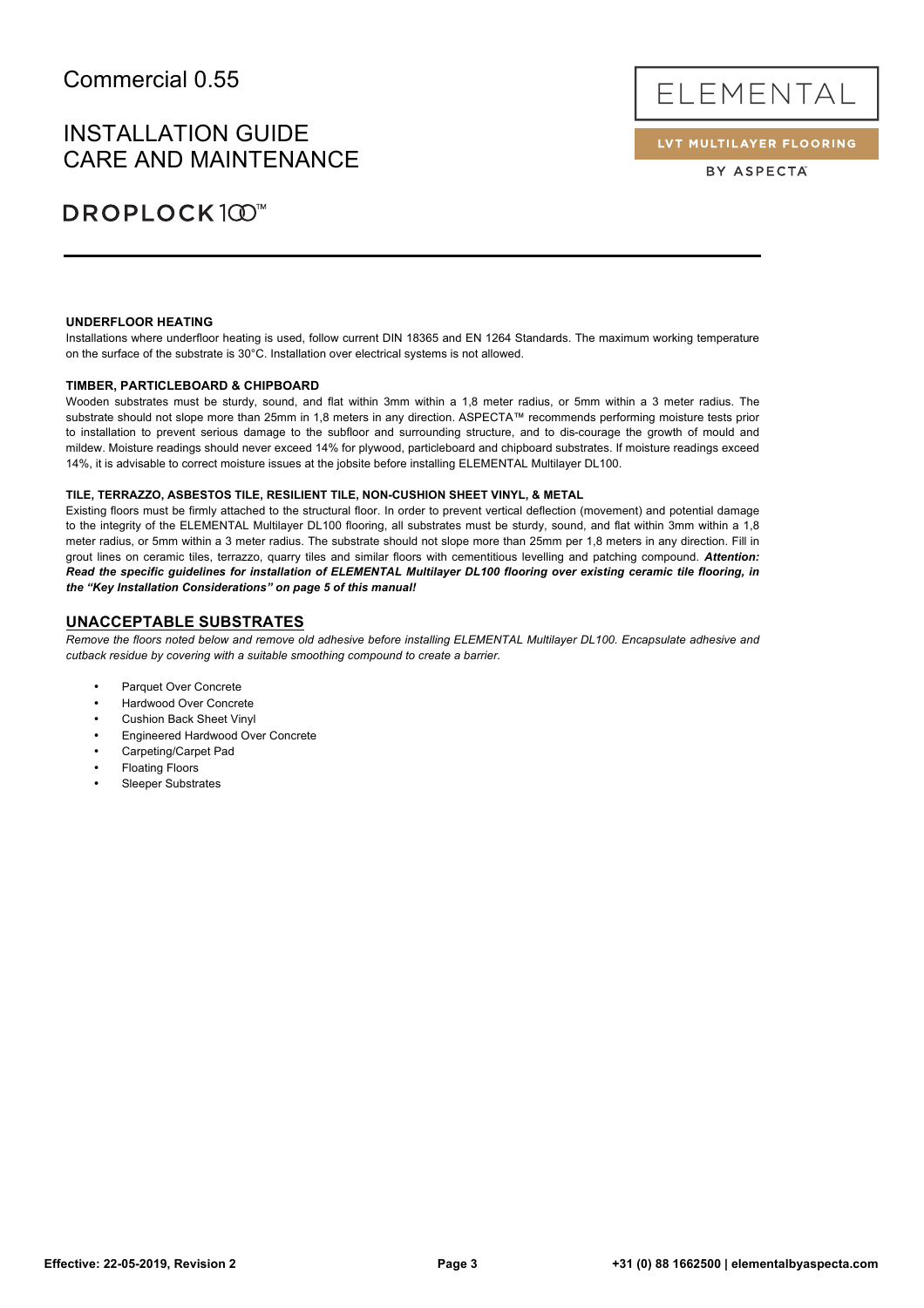# INSTALLATION GUIDE CARE AND MAINTENANCE

# **DROPLOCK1**①™

### **PREPARE THE JOB SITE**

*Careful preparation is the key to outstanding results. All Trades Must Finish Before Installing ELEMENTAL Multilayer DL100.*

- Building envelope should be fully enclosed with windows and exterior doors permanently installed.
- Turn on Central Heating Ventilation and/or Air-Conditioning at least one Week Prior to Installation- Room temperature should be maintained between 18°C and 29°C at least 48 hours prior to installation and continuously between 12°C – 35°C for the life of the floor.
- ELEMENTAL Multilayer DL100 flooring is more dimensionally stable than typical floating wood or vinyl based flooring products, however 48 hour acclimation is required. ELEMENTAL Multilayer DL100 flooring subjected to extreme hot or cold conditions can cause the material to become too flexible or rigid, making the material difficult to install and potentially causing damage to the locking system. Optimum material and building temperature range for installation is 18°C – 29°C.
- Allow all other Trades to Finish
- Perform Recommended Moisture and pH Tests See the "Identify Your Substrate" section of this manual for further information about suggested tests.
- Level Uneven Substrates- All subfloors must meet all minimum standard building codes. Fill large cracks and voids with cementitious levelling and patching compound. In order to prevent vertical deflection (movement) and potential damage to the integrity of the ELEMENTAL Multilayer DL100 flooring, all substrates must be sturdy, sound, and flat within 3mm within a 1.8 meter radius, or 5mm within a 3 meter radius. The substrate should not slope more than 25mm per 1,8 meters in any direction.
- Remove Skirting Mouldings- Remove wall skirtings prior to installation. Leave appropriate expansion space between the edge of the flooring and walls or vertical surfaces.
- Fill Grout Lines When installing over existing ceramic tile or stone floors fill the grout joints to obtain a smooth surface. Follow floor flatness requirements. **Refer to chart "Key Installation Considerations" on page 5.**
- Remove Unapproved Substrates
- Remove or Encapsulate old Adhesive- old adhesives must be scraped up and left so that no ridges or puddles are evident and what remains is a thin, smooth film. Then encapsulate residue to prevent the new flooring from attaching itself to the substrate.
- Undercut Wood Door Casings- Wood door casings should be undercut so that ELEMENTAL Multilayer DL100 will fit neatly beneath them, concealing the expansion space.
- Cut Around Metal Door Casings- Do not cut metal door casings. Cut ELEMENTAL Multilayer DL100 around them, leaving the appropriate expansion space. After installation, fill the space with a coordinating premium waterproof 100% silicone sealant.
- Clean Up the Job Site- Remove all debris, sweep and vacuum the subfloor. Smooth, non-porous floors should be damp- mopped after vacuuming and allowed to dry thoroughly before installing ELEMENTAL Multilayer DL100. All dust must be removed prior to installation.

### **CHECK BATCH NUMBERS AND MANUFACTURE DATE**

Locate the batch number on the short end of each carton and verify that all of the material for your job is from the same batch. Minor shade variations within the same batch number contribute to the natural look of ELEMENTAL Multilayer DL100. To avoid noticeable shade variations, do not install material from different batch numbers across large expanses.

To determine manufacture date, locate the batch number on the short end of the carton. It is the eight-digit number separated by decimal points beginning with the two-digit day, then the two-digit month, and finally the four-digit year.

### Batch Number/Manufacture Date

29.10.2013 DAY.MONTH.YEAR ELEMENTAL

LVT MULTILAYER FLOORING BY ASPECTA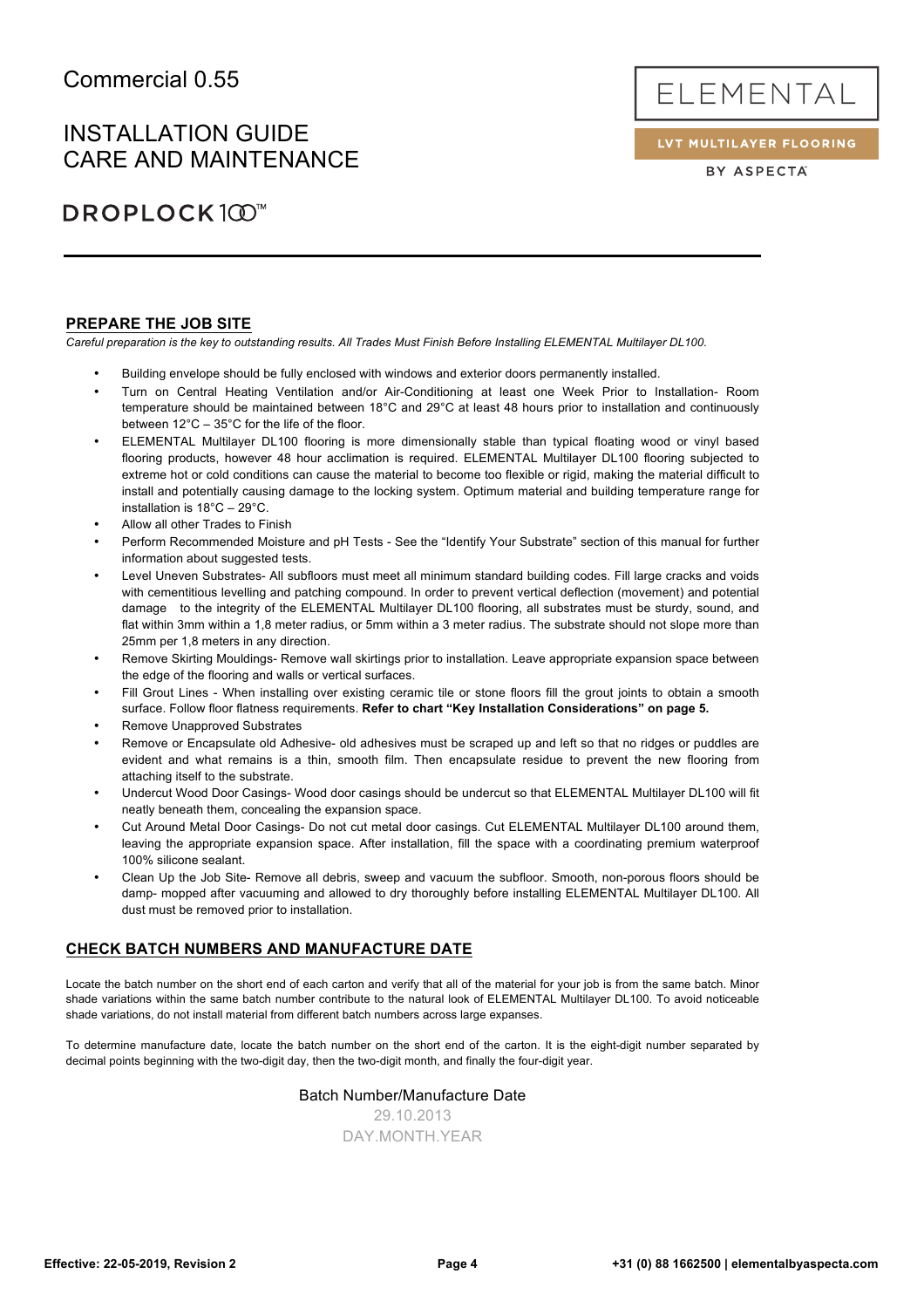# INSTALLATION GUIDE CARE AND MAINTENANCE

LVT MULTILAYER FLOORING

ELEMENTAL

BY ASPECTA

# **DROPLOCK1**①™

### **KEY INSTALLATION CONSIDERATIONS**

| <b>Subfloor Flatness Tolerances</b>                                                     | 5 mm in 3 meters or 3 mm in 1,8 meters<br>Slope no more than 25mm in 1.8 meters                                                                                                                                                                                                                                                                                                                                                                                                                                                                                                                                                                               |  |
|-----------------------------------------------------------------------------------------|---------------------------------------------------------------------------------------------------------------------------------------------------------------------------------------------------------------------------------------------------------------------------------------------------------------------------------------------------------------------------------------------------------------------------------------------------------------------------------------------------------------------------------------------------------------------------------------------------------------------------------------------------------------|--|
| Damp Proof Membrane - 0,20mm                                                            | Not Required                                                                                                                                                                                                                                                                                                                                                                                                                                                                                                                                                                                                                                                  |  |
| Is underlayment (underlay) required                                                     | No - ELEMENTAL Multilayer DL100 includes an integral pre-attached<br>underlayment                                                                                                                                                                                                                                                                                                                                                                                                                                                                                                                                                                             |  |
| <b>Acclimation Requirements</b>                                                         | 48 hours*                                                                                                                                                                                                                                                                                                                                                                                                                                                                                                                                                                                                                                                     |  |
| <b>Maximum Installation area without</b><br>expansion joints in the middle of the floor | Can be installed in areas/rooms up to a maximum of 1000 $m^2$ (33m x 33m)<br>without the need of expansion joints in the middle of the floor! T-Mold Transition<br>requirements for larger areas/rooms: Are required in rooms greater than 33<br>meters in either direction! NOTE: always respect that expansion joints of 10mm<br>are required around perimeter walls, pipes and heavy fixed objects.                                                                                                                                                                                                                                                        |  |
| <b>Transition Requirements</b><br>(T-Mould) Doorways/Thresholds                         | Required                                                                                                                                                                                                                                                                                                                                                                                                                                                                                                                                                                                                                                                      |  |
| <b>Glue Down Installation</b>                                                           | Not Required/Not Recommended                                                                                                                                                                                                                                                                                                                                                                                                                                                                                                                                                                                                                                  |  |
| <b>Internal Subfloor Relative Humidity (RH)</b><br><b>Recommendations</b>               | Maximum 85% RH when tested with a hygrometer, in accordance with BS 8203:<br>2001. Appendix A                                                                                                                                                                                                                                                                                                                                                                                                                                                                                                                                                                 |  |
| <b>Underfloor/Subfloor Heating</b>                                                      | Approved: Substrate surface temperature must not exceed 30°C!<br>Installation over electrical systems is not allowed                                                                                                                                                                                                                                                                                                                                                                                                                                                                                                                                          |  |
| Installation over existing ceramic-, stone-,<br>terazzo-and resilient tiles             | Can be installed on top of existing ceramic or stone tile floors, respecting a<br>maximum grout-line-width of 4 mm and a maximum grout-line-depth of 2 mm!<br>The maximum accepted height difference between adjacent tiles is 1 mm.<br>NOTE: In all other situations then explained; Fill in grout lines with cementitious<br>levelling and patching compound and follow instructions as described in "Identify<br>your Substrate" in this manual!                                                                                                                                                                                                           |  |
| 3-Season/Non-Climate Controlled<br><b>Environments</b>                                  | Not Recommended                                                                                                                                                                                                                                                                                                                                                                                                                                                                                                                                                                                                                                               |  |
| <b>Expansion Requirements</b>                                                           | 10 mm around perimeter walls, pipes and heavy fixed objects such as cabinetry**                                                                                                                                                                                                                                                                                                                                                                                                                                                                                                                                                                               |  |
| <b>Optimal Interior Environmental Conditions</b>                                        | During installation: between 18°C and 29°C<br>During life of flooring: between 12°C - 35°C and 40% - 60% RH<br>(Relative humidity)                                                                                                                                                                                                                                                                                                                                                                                                                                                                                                                            |  |
| Definition of "Waterproof"                                                              | Structural integrity of flooring will not degrade due to contact with<br>moisture/water***                                                                                                                                                                                                                                                                                                                                                                                                                                                                                                                                                                    |  |
| <b>Installation in Glass houses</b><br>and Winter garden                                | Can be installed in Glasshouses / Winter gardens taking into consideration the<br>following important criteria;<br>(1) Room/building temperature before or during installation must be between<br>18°C and 29°C. (2) Normal room temperature after installation (when floor is in<br>use) must be between >12°C and 35°C.(3) Maximum floor surface temperature<br>allowed (caused by direct sunlight) is 60°C. (4) Room air ventilation is required in<br>both winter and summer season!<br>NOTE: Direct Sunlight may cause fading of your floor! Always protect your floor<br>from direct sunlight using window treatments or UV protection foil on windows! |  |

\*ELEMENTAL Multilayer DL100 flooring is more dimensionally stable than typical floating wood or vinyl based flooring products, however acclimation is required. ELEMENTAL Multilayer DL100 flooring subjected to extreme hot or cold conditions can cause the material to become too flexible or rigid, making the material difficult to install and potentially causing damage to the locking system. Optimum material and building temperature range for installation is 18°C – 29°C. \*\*If installing ELEMENTAL Multilayer DL100 in an environment that has a length or width greater than 33 meters, a T-Moulding should be utilized to separate the floor into two (2) separate sections.

\*\*\*While ELEMENTAL Multilayer DL100 is waterproof, it is not intended for use as a moisture mitigation system.

**ATTENTION**: Only installation techniques described in this installation guide are warranted. ASPECTA™ BV does not warrant ELEMENTAL Multilayer DL100 installations involving custom cutting, such as 45-degree mitered corners and serpentine edges. Please refer to the ELEMENTAL Multilayer DL100 warranty for complete warranty details and exclusions.

ELEMENTAL Multilayer DL100 with ISOCORE Technology™ is patent pending in the US application number 14/846,407 and in Europe application number EP15193421.3.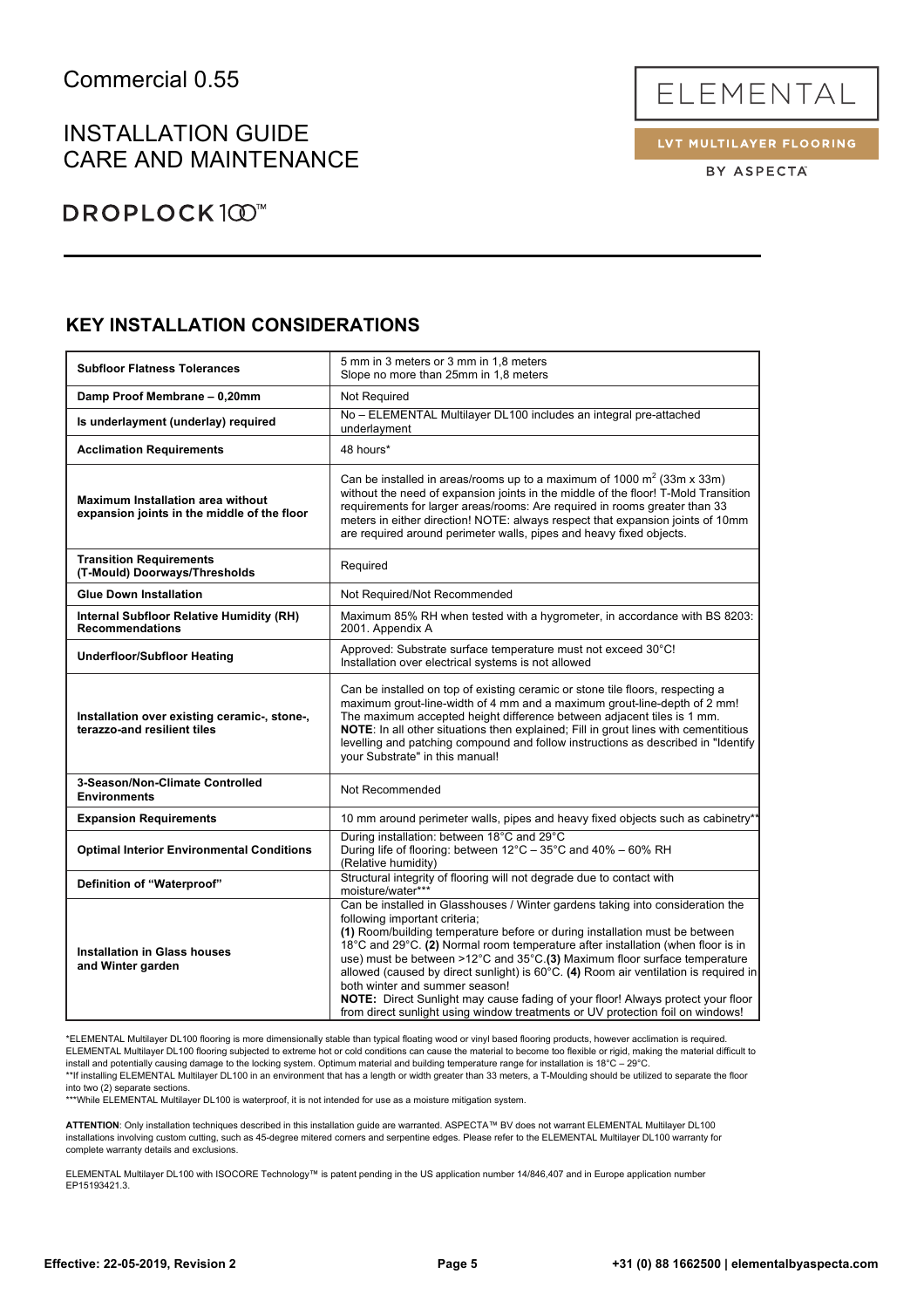# INSTALLATION GUIDE CARE AND MAINTENANCE

# **DROPLOCK1**①™

### INSTALLATION FOR ELEMENTAL Multilayer FLOORING WITH DROPLOCK1<sup>®</sup> PROFILE

Installation will move from left to right beginning in the left corner with tongue side of long edge facing the wall. First measure the distance between the starting wall and ending wall. It may be necessary to cut the first row to balance the layout and to prevent having a small cut at the end wall.

Groove 11 Tongue







### **1. SET SPACERS**

Create the required expansion space between the perimeter planks and the wall using spacers. Place spacers equalling the thickness for required expansion between plank and wall on short and long ends of plank. Do not remove them until the installation is complete.

#### **3. ESTABLISH PROPER STAGGERING**

Maintain a minimum 150mm end-joint stagger from row-to-row throughout the entire installation. Tile products should be staggered in a brick laid pattern with stagger equal to 1/2 of a tile. Installation alternates back and forth between rows one and two, for the first two rows only.

**5. SECOND PLANK SECOND ROW** Insert the long side then slide the plank until the short tongue touches the short groove edge on the first plank of the second row. Press the joint into place with your fingers and tap the short joint with a lightweight rubber hammer. Square the joint by tapping the long edge of the plank using a tapping block, if necessary.

### **7. INSTALL THE LAST PIECES OF ROWS 1 AND 2**

Cut to fit, maintaining the expansion gap. Install as before. Move the entire assembly against the spacers on the starting wall.



#### **9. INSTALL THE LAST ROW**

Cut the final row of planks to fit along the wall. Use a pull bar to lock the long edges together. Do not use the pull bar on the short edges.



**2. INSTALL FIRST PLANK** Position the first plank against a spacer a few millimetres from the starting wall.

ELEMENTAL

LVT MULTILAYER FLOORING BY ASPECTA









**4. FIRST PLANK SECOND ROW** Cut the first plank in the second row to one-third its length before installing it. Insert the long tongue edge of the plank into the long groove edge of the first plank. Make sure there are no gaps. Tap along the long groove edge using a tapping block.

**6. SECOND PLANK FIRST ROW** Select a full plank and position the long groove edge into the tongue of the second plank in the second row. Press, tap and square as before. Repeat the same installation pattern until you reach the opposite wall and cannot install another full plank.

### **8. INSTALL REMAINING ROWS**

Install the remaining material, one row after the other. Always press, tap and square as you go, and maintain the required stagger throughout the install.

#### **10. FINISH THE JOB**

Remove spacers. Cover expansion space with skirting, quarter round or other trim, being sure not to trap or pin down the floor.